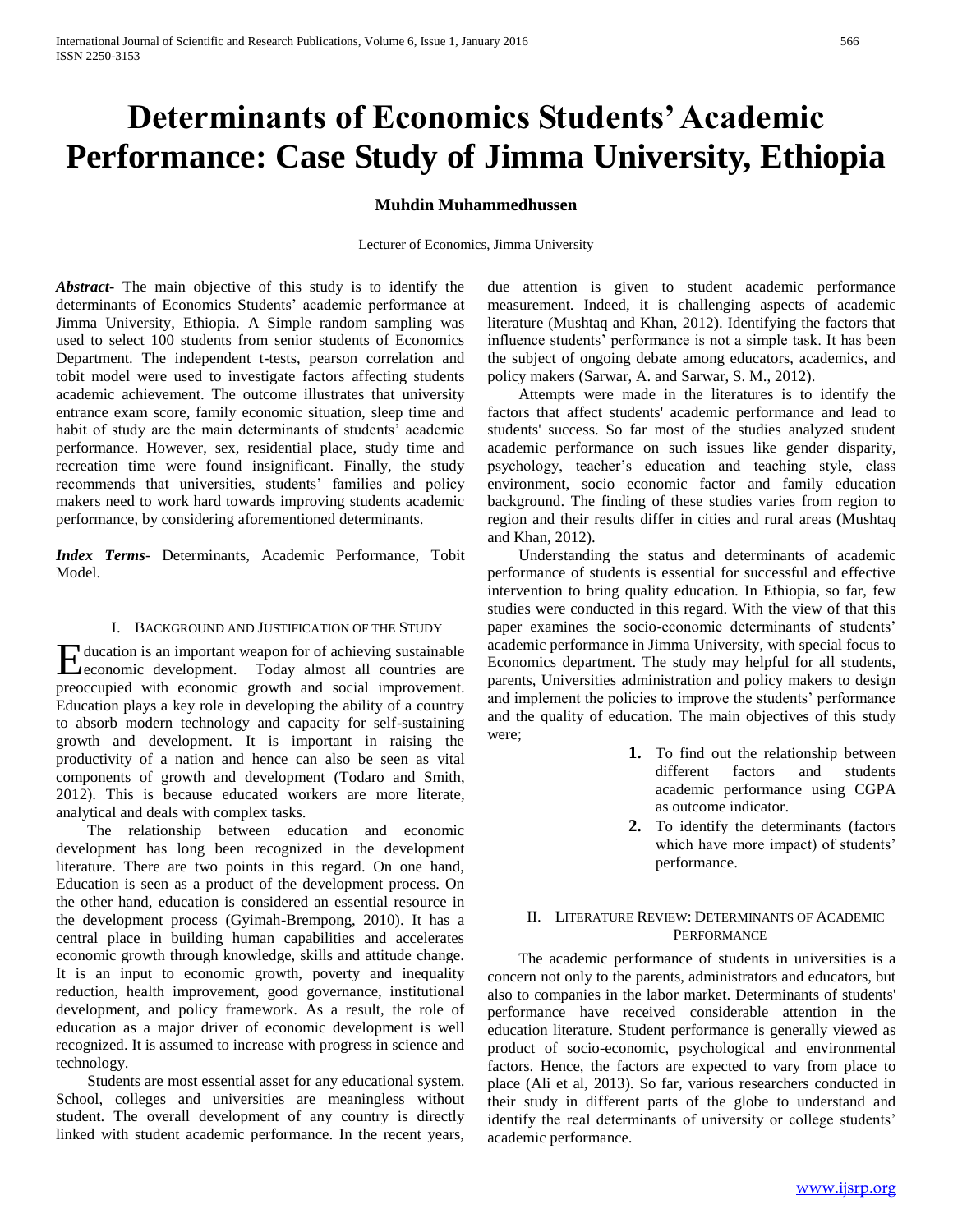McCarty et al (2006), in Spain, identified main factors that influence student learning in college macroeconomics and microeconomics courses. The result shows that student gender, matching instructor and student gender, and Grade Point Average were significantly affect performance in principles of both microeconomics and macroeconomics. Student achievement from college entrance exam scores and class size are, however, found statistically insignificant.

 Al-Mutairi (2011) investigated the factors affecting student performance in Arab Open University, Kuwait. The data were analyzed by using Ordinary Least Square (OLS) multiple regressions. The result reveals that the Grade Point Average of the student is affected by gender, age, marital status, score of the high school and nationality. Furthermore, the study outcome shows that younger students perform better than mature students and non-national students perform better than national student. As of Islam (2014) pre-admission qualification, level of attendance, probation status, time spend in study, father's education, parental support and involvement, major subjects of study, and gender of the students have been identified as significant determinants of academic success of students in Sultan Qaboos University (SQU), Oman.

 Ali et al (2013) examined the factors affecting academic performance of graduate students of Islamia University of Bahawalpur Rahim, Pakistan. Using linear regression model, correlation analysis, and descriptive analysis, the result shows that age, father/guardian social economic status and daily study hours significantly contribute the academic performance of graduate students. In the same country, Mushtaq and Khan (2012) identified that communication, learning facilities and proper guidance shows the positive impact on the student performance. However, the family stress shows the negative impact on the student performance but the significant level is high.

 According to Kanagi et al (2015) students' academic performance is strongly determined by Cumulative Grade Point Average (CGPA) of entry qualification and weakly influenced by entry qualification in Malaya University, Malaysia. The study outcome revealed that gender and place of origin are insignificant determinants of student's CGPA. In Africa, Martha (2005) showed that there was a significant relationship between parents' social economic status and academic performance and a significant relationship between former school background and academic performance in Uganda.

 In Ethiopia, Bitew et al (2010) investigated the major factors that affect academic quality of Debre-Markos University, Ethiopia. The analysis was categorized into student related, instructor related, administrative staff and student family related variables. The study outcome reveals that student related variables such as previous academic background, tension, and student motivation are major factors to influence the academic performance of the students. In the same way, administrative related (like placement satisfaction and health) and instructors related (testing mechanism) factors are among major determinants affecting academic performance. However, family related factors are the least influencing factors to the academic achievement of the students. Weldegiorgis and Awel (2013) also revealed the significant effect of student's gender, national level entrance examination result and financial constraint on students'

academic performance in Ethiopia. However, factors like parents' background, student behavior, study hours, student's department placement found to have varying effects by class year and program.

 As we have seen above it is difficult to draw a single conclusion regarding what determines the academic performance of students. Indeed, identifying factors affecting the academic achievements of students' is complex.

# III. METHODOLOGY OF THE STUDY

## **3.1. Study Area Description**

 Jimma University, founded in 1983 as Jimma institute of health sciences, is one of the most renowned in Ethiopia with a student population of over 45,000. It is Ethiopia's first innovative community based education among higher academic institutions. At present, the university has seven colleges (College of Social Science and Humanities, College of Law and Governance, College of Natural Sciences, College of Business and Economics, College of Agriculture and Veterinary Medicine, College of Behavioral Sciences, College of Health Sciences), one school (School of post graduate studies) and one institute (Institute of Technology). The university has more than 54 and 110 programs in under and postgraduate studies, respectively. The Department of Economics at Jimma University was established in 2003 to meet the needs of economists with the aim of efficient resource utilization in the country.

## **3.2. Research Design and Data Sources**

 The study was based cross-sectional survey. The primary data was collected with the use of structured questionnaires from 100 students of Economics Department, Jimma University. The sample was taken from around 40% of the total targeted population. The study used both descriptive and inferential analysis. Descriptive statistics such as percentage, mean and standard deviation were used. The independent t-tests, pearson correlation and Tobit model were used to identify the factors affecting the academic performance of students. The study used **SPSS** and **Gretl** for data manipulation and analysis.

# **3.3. Model Specifications**

 In order to identify the determinants of Economics students' academic performance, the study used multiple regression model. The dependent variable, that is CGPA, varies its value between 0 and 4 points. Hence, the tobit model, in which academic merit is linked to individual, socio-economic and geographical characteristics, found appropriate.

## It is defined as:

# **CGPA=f(Personal, Geographic, Family and Socio-economic variables)**

## Where:

 **Dependent variable**: CGPA (Cumulative Grade Point Average). Most of the researchers around the world use Grade Point Average (GPA) as a measure of students' academic merit (for example see Mushtaq and Khan, 2012).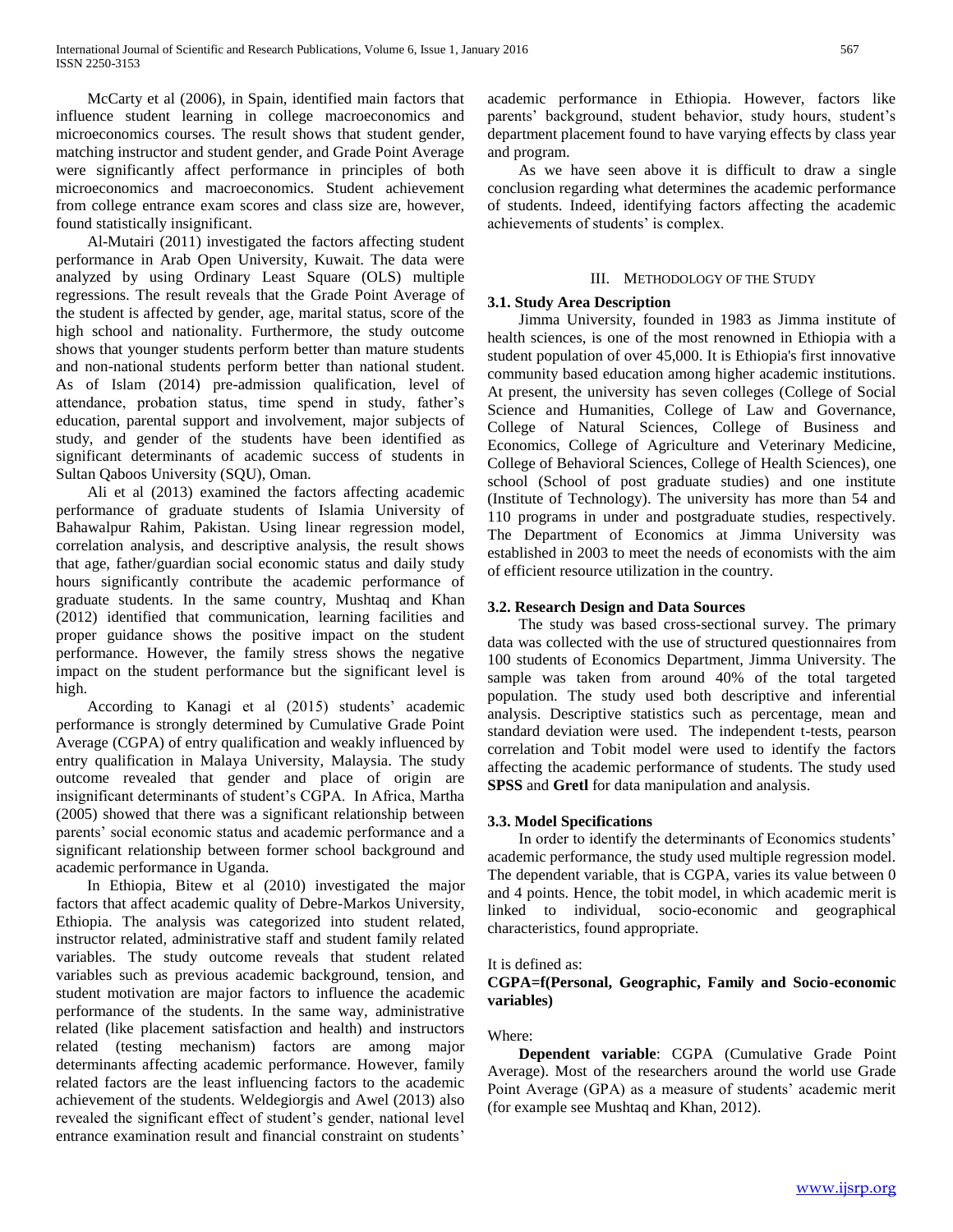**Independent variable**, **R**<sup>i</sup> : Economic situation of student Family *(economicsit),* Discrete variable;University Entrance Exam by Ministry of Education, FDRE*, (entranceexam),* Continuous variable; Student's average daily sleep time*(sleeptime),*Continuous variable; Student's average daily study time*(studytime),*Continuous variable; Student's average daily recreation or refreshment time*(recrtime),*Continuous variable; Study place *(studyplace),* Discrete variable; How students' usually study*(howstudy),* Discrete variable and Distance from their home *(homedist),*Continuous variable.

## IV. DATA ANALYSIS AND DISCUSSION

# **4.1. Descriptive Analysis**

 The majority of the students are male (87 percent); this is indeed the typical representatives of higher academic institutions in Ethiopia, where the very majority is male students. The government, parents and policy makers need to work on female education. Respondents' mean age is 20.85 years. All of them are from three regions of Federal Democratic Republic of Ethiopia. About 73% of the respondents are from Oromiya Region, while 5% and 22% are from Ahmara and SNNP region, respectively. The average distance to students' home is 460 KM. The table (below) shows that 75% of students' are from rural area and 25% belong to urban area. In terms of family education, the majority of them are from literate (starting from read and write to secondary education) families. The main sources of families' income are agriculture and trade and businesses.

| Features                                     | <b>Statistics</b> | Features                         | <b>Statistics</b> |  |  |
|----------------------------------------------|-------------------|----------------------------------|-------------------|--|--|
| Age (Mean in Year)                           | 20.85(SD=1.218)   |                                  |                   |  |  |
| Sex of students                              |                   | Father educational level         |                   |  |  |
| Male                                         | 87                | <b>Illiterate</b>                | 17                |  |  |
| Female                                       | 13                | Literate                         | 83                |  |  |
|                                              | 100%              |                                  | 100%              |  |  |
| Region                                       |                   |                                  |                   |  |  |
| Oromiya                                      | 73                | Mother educational level         |                   |  |  |
| Amhara                                       | 5                 | <b>Illiterate</b>                | 42                |  |  |
| <b>SNNPs</b>                                 | 22                | Literate                         | 58                |  |  |
|                                              | 100%              |                                  | 100%              |  |  |
| Place of origin                              |                   | Main source of income for family |                   |  |  |
| Rural                                        | 75                | Income from Agriculture          | 72                |  |  |
| Urban                                        | 25                | Income from commerce             | 17                |  |  |
|                                              |                   | Salaries and Wages               | 7                 |  |  |
|                                              |                   | <b>Others</b>                    | 4                 |  |  |
|                                              | 100%              |                                  | 100%              |  |  |
| Distance from home (Mean in KM)=460(SD=32.3) |                   |                                  |                   |  |  |

## **Table 1: Students' and their families' background**

*Source: Own Survey and Computation, 2015*

 Regarding the economic situation, the majority of the students claimed that they are from medium level (non poor)

families and for 90 percent of respondents' education expense is covered by their families.

| Table 2: Economic and Financial issues of students |  |  |
|----------------------------------------------------|--|--|
|----------------------------------------------------|--|--|

| <b>Features</b> |                       | Percentages | <b>Features</b>                | Percentages |
|-----------------|-----------------------|-------------|--------------------------------|-------------|
|                 | Economic situation of |             | Financial support of students' |             |
| family          |                       |             | Family                         | 90          |
| Non poor        |                       | 70          | NGOs/Government                |             |
| Poor            |                       | 30          | <b>Others</b>                  | q           |
|                 |                       | 100%        |                                | 100%        |

*Source: Own Survey and Computation, 2015*

 All of the students are assigned to the University after they passed Entrance Exam prepared by National Examination Agency, FDRE. Their mean entrance exam score is 387.2/700 where 482 is the maximum and 320 is the minimum scores. As regard to their university academic performance, the mean CGPA for respondents is 2.98/4 point, while the maximum is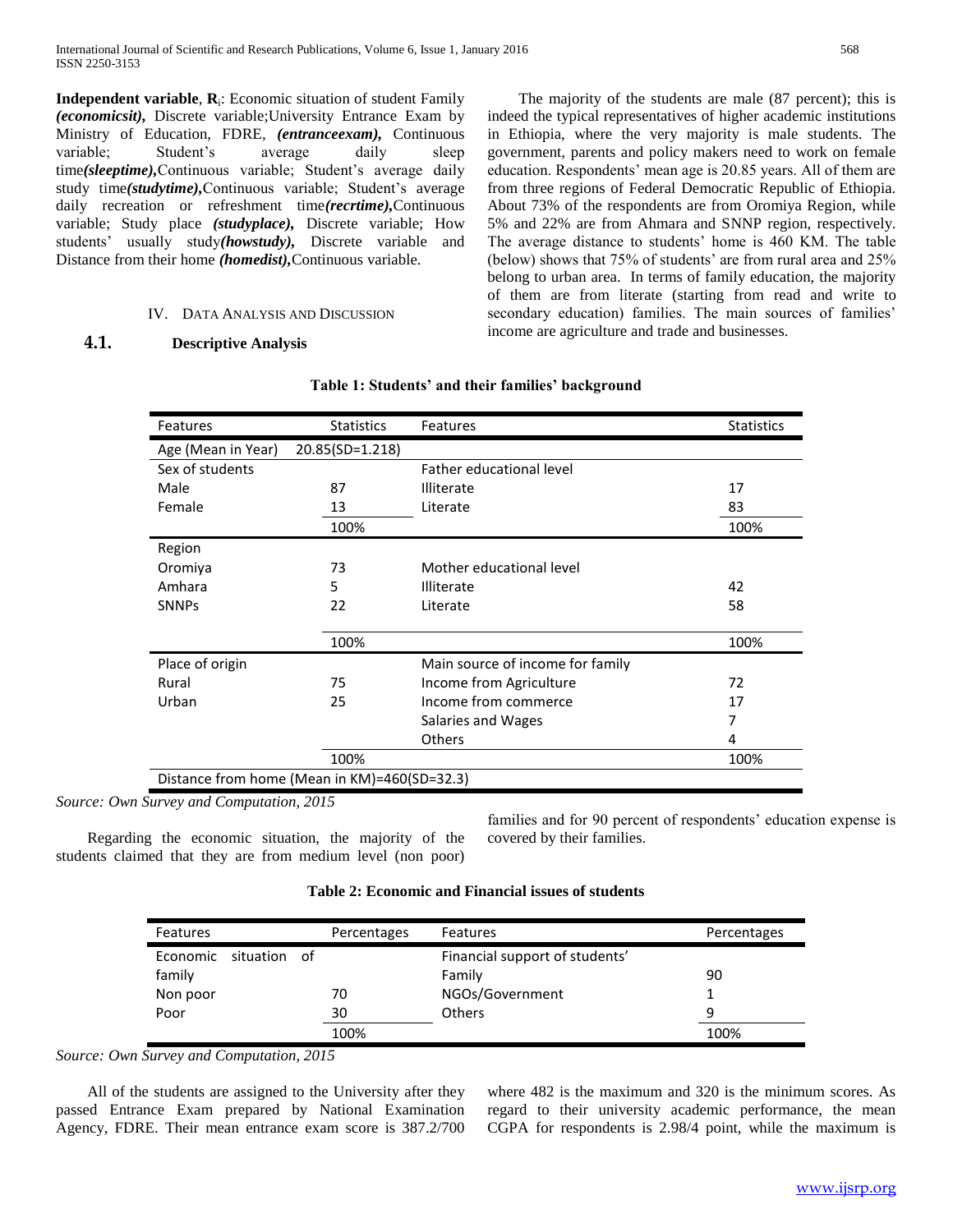3.79/4 point and 1.92/4 point is the minimum**.** The pearson correlation shows a significant relationship between prior academic background (as measured by entrance exam score) and present academic achievement as measured by CGPA.

|               | Mean    | Minimum | Maximum | Correlation: CGPA and Exam |       |
|---------------|---------|---------|---------|----------------------------|-------|
| Entrance exam | 387.270 | 320.00  | 482.00  | Pearson correlation        | 0.375 |
| CGPA          | 2.9810  | 1.92    | 3.79    | Sig.(2-tailed)             | 0.000 |
|               |         |         |         | N                          | 100   |

**Table 3: Entrance Exam Score and CGPA correlation**

*Source: Own Survey and Computation, 2015*

 The students on average spent 7.44, 5.8 and 2hours per day for sleep, study and refreshment, respectively. The correlation test shows the strong relationship between sleep time and students' academic achievement as measured by CGPA.

|             | Mean | Minimum | Maximum | Correlation: CGPA and sleep time |       |
|-------------|------|---------|---------|----------------------------------|-------|
| Sleep time  | 7.55 | 4.00    | 12.00   | Pearson correlation              | 0.262 |
| Study time  | 5.8  | 2.00    | 12.00   | Sig.(2-tailed)                   | 0.009 |
| Refreshment | 395  | 1.00    | 8.00    | N                                | 100   |

**Table 4: Time Management and CGPA**

*Source: Own Survey and Computation, 2015*

 The majority respondents (about 60 percent) also notified that they usually prefer to study in the library and almost the same percent (61 percent) of the students reported they usually prefer to read or study alone.

# **Table 5: Students Reading Habit**

| Features         | Percentages | <b>Features</b>              | Percentages |
|------------------|-------------|------------------------------|-------------|
| Study place      |             | With whom to study (Usually) |             |
| Library          | 65          | Alone                        |             |
| Class room/space | 8           | With friends                 | 61          |
| Dormitory        | 27          |                              | 39          |
|                  | 100%        |                              | 100%        |

*Source: Own Survey and Computation, 2015*

# **4.2. Independent t-tests Analysis**

 In order to examine if students' academic performance is determined by sex, place of origin, economic situation of family and habit of study, independent samples t-tests were employed.

| Outcome<br>indicator | Treatment<br>variables | Samples | Mean | Std. Error<br>Mean | t-test for Equality of Means |        |
|----------------------|------------------------|---------|------|--------------------|------------------------------|--------|
|                      | Sex                    |         |      |                    |                              |        |
|                      | Male                   | 87      | 2.99 | .3888              |                              | .771   |
|                      | Female                 | 13      | 2.90 | .434               | Sig.(2-tailed)               | .443   |
|                      | Residential place      |         |      |                    |                              |        |
|                      | Rural                  | 75      | 2.97 | .349               | t                            | - .376 |
| <b>CGPA</b>          | Urban                  | 25      | 3.01 | .511               | Sig.(2-tailed)               | .710   |
|                      | Economic Sit.          |         |      |                    |                              |        |

# **Table 6: independent t-tests for basic variables**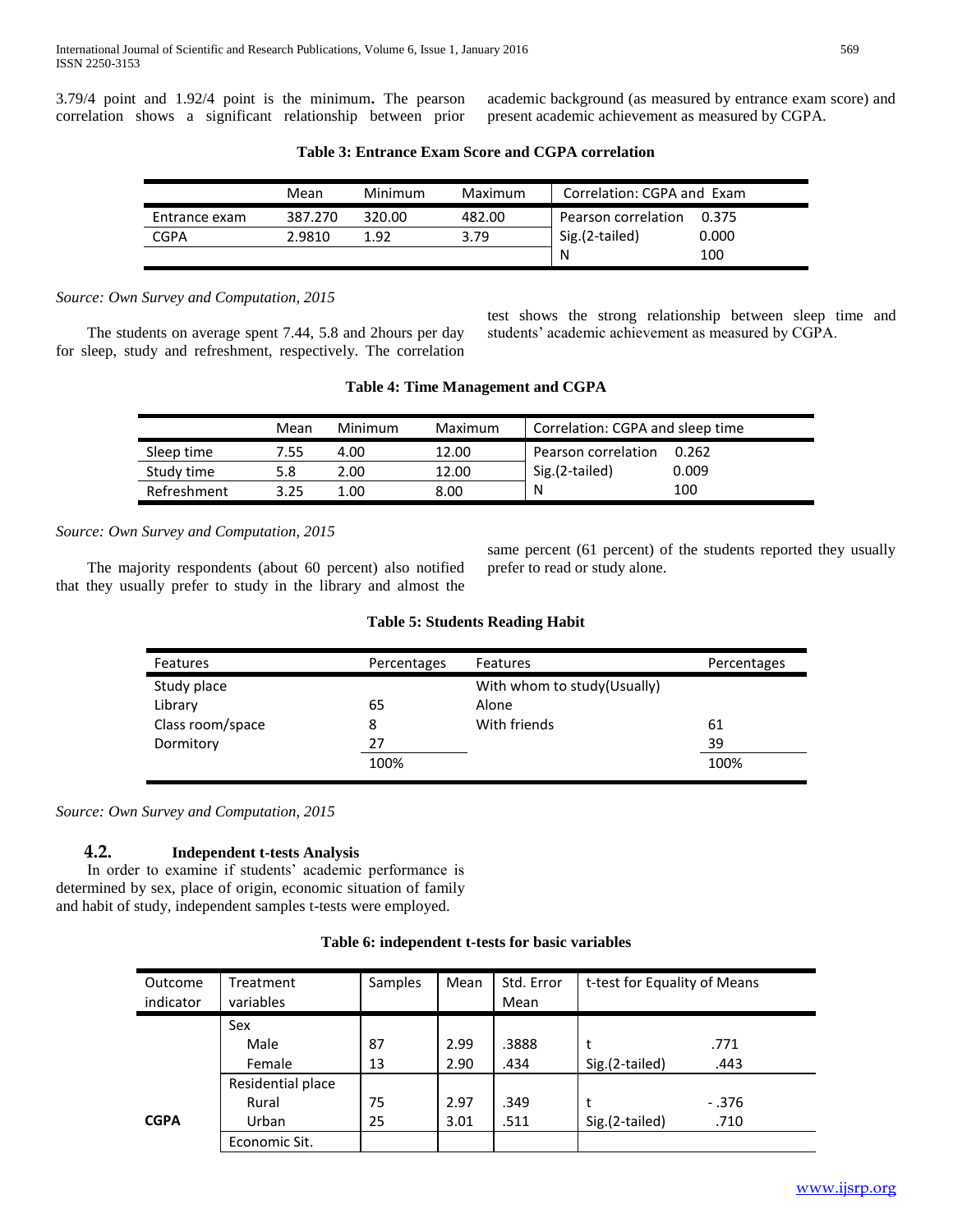| Poor         | 30 | 2.82  | .412  |                | 2.690 |
|--------------|----|-------|-------|----------------|-------|
| Non poor     | 70 | 3.04  | .368  | Sig.(2-tailed) | .008  |
|              |    |       |       |                |       |
| Way of study |    |       |       |                |       |
| Alone        | 61 | 3.057 | .3988 |                | 2.481 |
| With friend  | 39 | 2.86  | 359   | Sig.(2-tailed) | .015  |

*Source: Own Survey and Computation, 2015*

 As indicated in the table 6, the performances of students' do not vary with gender (male or female) and residential place (rural or urban). Instead, economic situation of family and habit of study put effects on students' performance. For both variables, as the two tailed value (p-value) is less than 5%, we reject the null hypothesis and accept alternative hypothesis that the performance of student vary their habit of study and economic situation of their families.

# **4.3. Tobit Model Analysis**

 The tobit model was used to capture the impact of determinants of students' academic achievement. Accordingly, the dependent variable, CGPA, was regressed against various explanatory variables. The tobit model fitted the data fairly well. Besides the model evaluation (goodness-of-fitness), it is, also, important to check their presence or absence of multicollinearity.

The VIF test confirms that multicollinearity is not a serious issue. Apart from these, the normality test was checked.

 The independent t-tests and pearson correlation showed that family economic situation, habit of reading, sleep time and entrance exam score are highly associated with CGPA. Accordingly, the estimates of the tobit model are shown in Table 7. In general, **economicsit, entranceexam**, **studyhabit** and **sleeptime** have significant effects on CGPA and the signs on the parameter estimates support expectations.

 The Economic situation of family was found to be a significant determinant of CGPA, at 1 percent level of significance. Its coefficient shows that a student from non poor family outperforms student from poor family. As expected, the coefficient of entrance exam was positively correlated with CGPA. It illustrates that students with higher prior academic background performs well in the University. It is statistically significant at 1 percent.

| Model: Tobit, using observations 1-100                                          |             |                  |         |                 |  |  |  |  |
|---------------------------------------------------------------------------------|-------------|------------------|---------|-----------------|--|--|--|--|
| Dependent variable: CGPA                                                        |             |                  |         |                 |  |  |  |  |
|                                                                                 | Coefficient | Std. Error       | Z.      | <i>p</i> -value |  |  |  |  |
| const                                                                           | 0.2730      | 0.438978         | 0.6220  | 0.53391         |  |  |  |  |
| economicsitu                                                                    | 0.2017      | 0.0716527        | 2.8150  | 0.00488<br>***  |  |  |  |  |
| entranceexam                                                                    | 0.0042      | 0.00102102       | 4.1268  | 0.00004<br>***  |  |  |  |  |
| studyhabit                                                                      | 0.1750      | 0.0671839        | 2.6057  | 0.00917<br>***  |  |  |  |  |
| sleeptime                                                                       | 0.059       | 0.0199119        | 3.0026  | 0.00268<br>***  |  |  |  |  |
| $Chi-square(8)$                                                                 | 44.90434    |                  | p-value | $4.16e-09$      |  |  |  |  |
| Log-likelihood                                                                  | $-29.70161$ | Akaike criterion |         | 71.40321        |  |  |  |  |
| Schwarz criterion<br>87.03423<br>77.72937<br>Hannan-Quinn                       |             |                  |         |                 |  |  |  |  |
| ***indicate that the coefficients are statistically significant at 0.01 levels. |             |                  |         |                 |  |  |  |  |

**Table 7: Tobit Model Coefficient Estimates**

## *Source: Own Survey and Computation, 2015*

 The study habit, as measured by how to study (alone or with their friends), was found significant in affecting academic performance. A student who read alone performs better than a student who read with friends. Its coefficient was found to be statistically significant at 1 percent. In the same way, adequate sleep time is one factor responsible for better performance. The coefficient for the variable was found to be statistically significant at 1 percent.

## V. CONCLUSIONS AND RECOMMENDATIONS

 Education is a key element in the development process of a nation. It is pivotal to identify the determinants of students'

academic performance and forward future direction. With the view of that, this study was intended to investigate factors influencing students' academic achievements. A sample of 100 students was taken with simple random sampling. The dependent variable, CGPA, was seen against main explanatory variables. The independent t-test, pearson correlation and tobit model shows that students performance is affected by economic situation of family, entrance exam score, sleep time and habit of study. The study suggests universities or government, to improve students' academic achievement, should take into account the following factors: Financial situation, prior academic background, reading habit of students and sleep time.